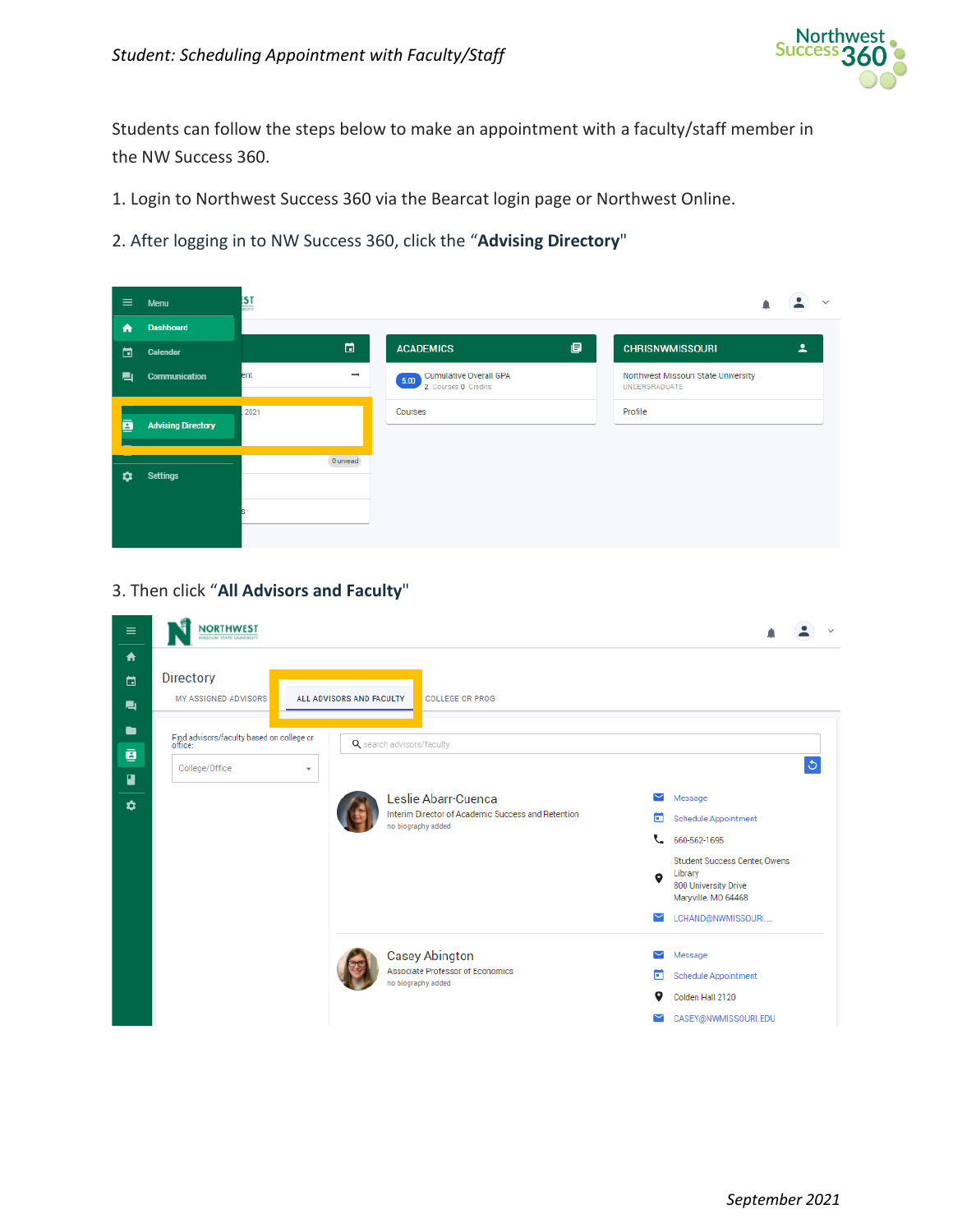

4. In the search bar, type in the name **(last name, first name**) of the faculty/staff member you would like to set up an appointment with and click on **Schedule Appointment**.

| $\equiv$                                               | <b>NORTHWEST</b><br>MISSOURI STATE UNIVERSITY                                                      |                                                        |                                                                                                            |
|--------------------------------------------------------|----------------------------------------------------------------------------------------------------|--------------------------------------------------------|------------------------------------------------------------------------------------------------------------|
| 青<br>茴<br>■                                            | <b>Directory</b><br>MY ASSIGNED ADVISORS                                                           | ALL ADVISORS AND FACULTY<br><b>COLLEGE OR PROG</b>     |                                                                                                            |
| $\blacksquare$<br>$\bar{\mathbf{g}}$<br>$\blacksquare$ | Find advisors/faculty based on college or<br>office:<br>College/Office<br>$\overline{\phantom{a}}$ | Q symonds, matt                                        |                                                                                                            |
| ۰                                                      |                                                                                                    | Dr. Matthew Symonds<br>Professor<br>no biography added | $M$ Message<br>ö<br>Schedule Appointment                                                                   |
|                                                        |                                                                                                    |                                                        | 103 Foster<br>$\bullet$<br>800 University Drive<br>Maryville, MO 64468<br>MSYMOND@NWMISSOU<br>$\checkmark$ |
|                                                        |                                                                                                    |                                                        |                                                                                                            |

5. Select your preferred data range and click **Search**. Available appointment times will appear. Select the available appointment time that fits your needs and click **Schedule**.

| $\equiv$                     | <b>NORTHWEST</b><br><b>ISSOURI STATE UNIVERSITY</b>    |                                                                   |             |                           |                    |                 |                        |  |
|------------------------------|--------------------------------------------------------|-------------------------------------------------------------------|-------------|---------------------------|--------------------|-----------------|------------------------|--|
| $\blacktriangle$<br>曲<br>鳥   | Calendar<br><b>CALENDAR VIEW</b>                       | MY APPOINTMENTS & EVENTS SEARCH APPOINTMENTS                      |             |                           |                    |                 |                        |  |
| $\qquad \qquad \blacksquare$ | <b>Appointment Type</b><br>$\widehat{\phantom{a}}$     |                                                                   |             |                           |                    |                 |                        |  |
| 直<br>n<br>$\bullet$          | $\vee$ All<br>Schedule Ahead<br>V Walk-In Appointments | Advisor(s)<br>Symonds, Dr. Matthew<br>Start Date* -<br>09/15/2021 | 茼           | End Date* -<br>11/14/2021 | $\checkmark$<br>帶  |                 |                        |  |
|                              | <b>Appointment Modality</b><br>$\widehat{\phantom{a}}$ |                                                                   |             |                           |                    |                 | <b>SEARCH</b><br>CLEAR |  |
|                              | $\vee$ All<br>$\sqrt{ }$ In Person                     | Result (32)                                                       |             |                           |                    |                 |                        |  |
|                              | <b>Phone Call</b><br>$\checkmark$                      | <b>ADVISOR</b>                                                    | <b>DATE</b> | <b>TIME</b>               | <b>TYPE</b>        | <b>MODALITY</b> | <b>DETAILS</b>         |  |
|                              | <b>Virtual Meeting</b><br>$\checkmark$                 | Symonds, Dr. Matthew Sep 22, 2021 2:00 PM - 2:15 PM               |             |                           | <b>SCHEDULE</b>    | In Person       | 103 Foster             |  |
|                              |                                                        | Symonds, Dr. Matthew Sep 22, 2021 2:15 PM - 2:30 PM               |             |                           | <b>SCHEDULE</b>    | In Person       | 103 Foster             |  |
|                              |                                                        | Symonds, Dr. Matthew Sep 22, 2021 2:30 PM - 2:45 PM               |             |                           | <b>SCHEDULE</b>    | In Person       | 103 Foster             |  |
|                              |                                                        | Symonds, Dr. Matthew Sep 22, 2021 2:45 PM - 3:00 PM               |             |                           | <b>SCHEDULE</b>    | In Person       | 103 Foster             |  |
|                              |                                                        | Symonds, Dr. Matthew Sep 29, 2021 2:00 PM - 2:15 PM               |             |                           | SCHEDULE In Decens |                 | 103 Foster             |  |
|                              |                                                        | Symonds, Dr. Matthew Sep 29, 2021 2:15 PM - 2:30                  |             |                           | <b>SCHEDULE</b>    | In Person       | 103 Foster             |  |
|                              |                                                        | Symonds, Dr. Matthew Sep 29, 2021 2:30 PM - 2:45                  |             |                           |                    |                 | 103 Foster             |  |